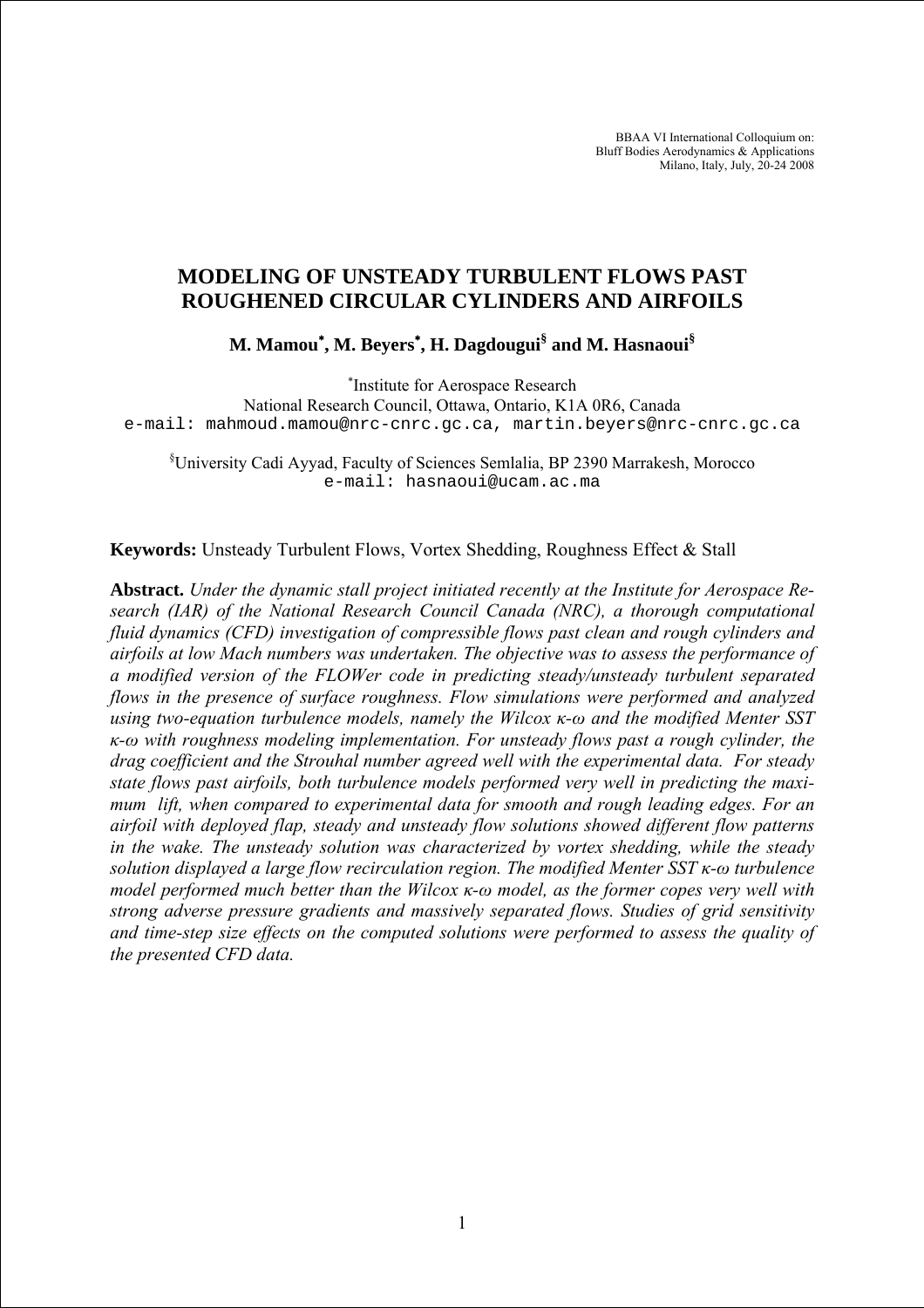### **1 INTRODUCTION**

Surface contamination or roughness is known to have substantial effects on skin friction, heat transfer rate, and transition and separation locations. The effect of surface roughness on heat transfer rate in fully turbulent flows is of particular interest. For smooth wall flows, the laminar sub-layer represents the main impedance to heat transfer from the wall or towards it. For a rough wall, the roughness elements that protrude into the viscous sub-layer or extend beyond it enhance heat transfer rate through the increase in turbulence mixing. Many aerodynamic or hydrodynamic problems of engineering interest involve surface roughness, such as wind or gas turbine blades, atmospheric flows and heat exchangers. From the aerodynamics point of view, distributed roughness elements on wings or rotor blades resulting from ice accretion or insect contamination trigger earlier transition and also promote premature flow separation, causing notable drag increase and lift loss.

Accurate simulation of the roughness effects on fluid flow behavior and heat transfer relies on more advanced and often prohibitively intensive computational fluid dynamics (CFD) techniques. Large-eddy or direct-numerical simulations are the most promising techniques that can address accurately the physics of the flow past rough surfaces but they require large computational resources and are still restricted to simple geometric models at the academic level. To respond to engineering requirements in the design of any thermal or aerodynamic system, one has to resort to conventional CFD techniques, such as steady or unsteady Reynolds averaged Navier-Stokes (RANS or URANS) simulations. Surface roughness effects can be modeled through the adjustment of the turbulent boundary conditions near the wall surface, based on experimental observations. Wilcox [1] has covered this topic and demonstrated how the roughness effect could be implemented easily through the dissipation rate,  $\omega$ , at the wall. Hellsten and Laine [2] showed that the Menter SST κ-*ω* turbulence model, in its original formulation, is not suitable for surface roughness modeling. They proposed and calibrated, through experiment, a new version of the Menter SST κ-*ω* turbulence model.

The literature is rich with experimental and theoretical investigations of low and high Reynolds number flows past smooth and rough circular cylinders or airfoils. As reported in Refs [3]-[4], thorough experimental investigations were presented for flows past cylinders, with either smooth or rough walls. For a given equivalent sand grain roughness height *ks*, in the transcritical regime (according to Achenbach's definition [3]), the mean drag coefficient and Strouhal number were found to be almost constant and independent of the Reynolds number, while their asymptotic values, as well as the transition and separation locations were found to depend strongly on *k*s. As most of the reported experimental data was uncorrected for wind tunnel blockage, it was difficult to make direct comparisons between the experimental and theoretical results in free air conditions. Nakamura and Tomonari (Ref. [5]) performed wind tunnel tests to investigate the effects of distributed surface roughness on flows past circular cylinders at high Reynolds numbers. The measured data were obtained for various geometric roughness heights *k* and corrected for wind tunnel blockage effects. However, the authors did not specify *k*s for the various geometric roughness heights. Partial and fully rough cylinders were tested. Comparisons with the experimental data reported in Refs. [3]-[4] showed good agreement at approximately the same equivalent roughness height. More reliable wake blockage correction techniques have been developed recently for bluff-bodies in Ref. [6]. Improvement of the corrections to the measured data reported in Refs. [3]-[5] could facilitate the validation of CFD codes and enhance the quality of their predicted data. On the other hand, the flow simulations were conducted in free air conditions, which is still quite far from the true flow physics. Furthermore, the surface roughness, characterized by  $k_s$  is further hampering accurate CFD predictions owing to uncertainties resulting from incomplete experimental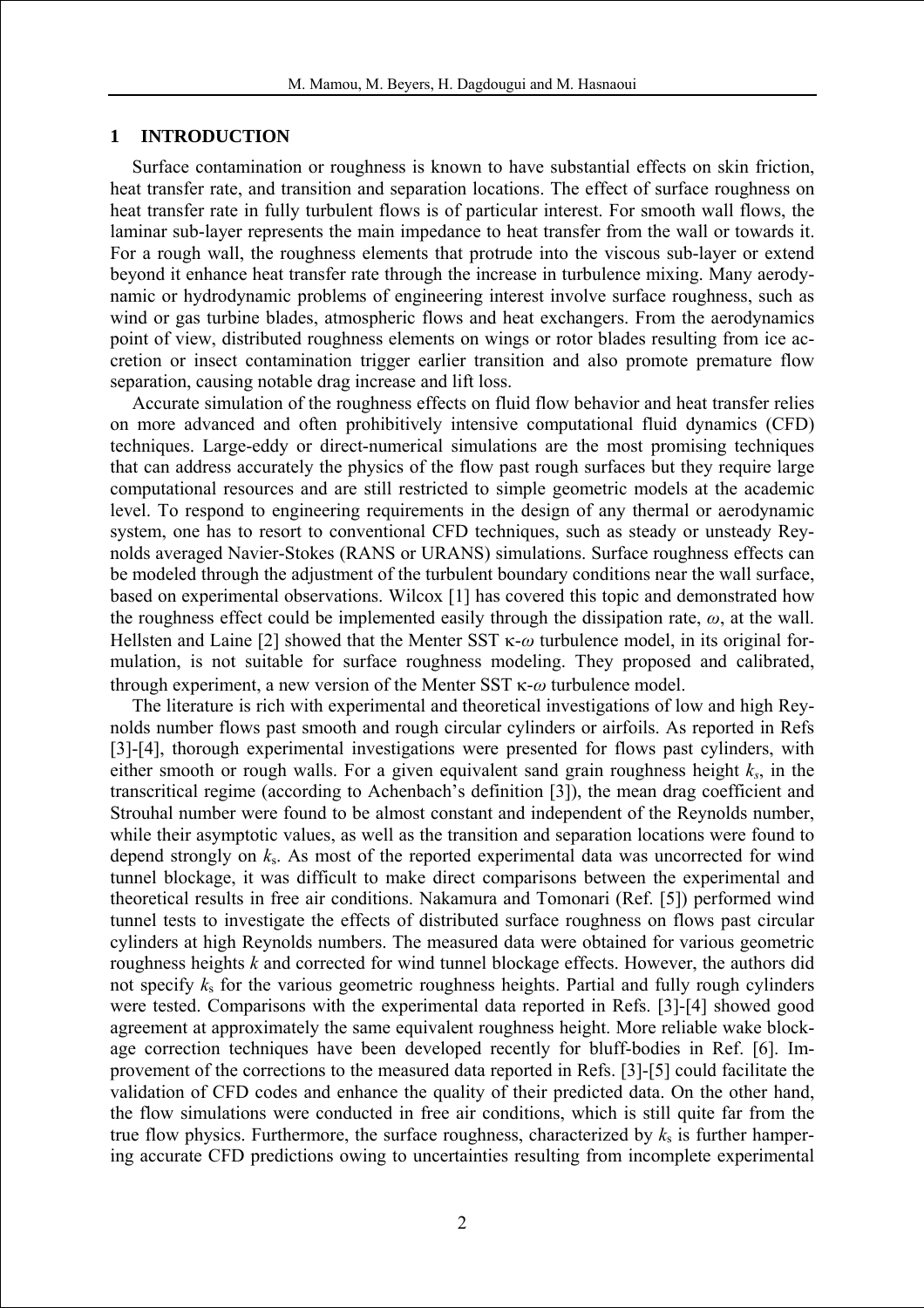information on the sand grain geometrical shape, surface distribution and height, separation and transition locations and other flow characteristics. In addition, it has been observed experimentally that the flow behavior depends strongly upon the free stream turbulence level (Refs [7]-[8]). It is well known that the flow behavior for the geometrically simple circular cylinder is highly complex, as it compasses many hydro-/aero-dynamics challenges. For accurate prediction of flows past smooth/rough cylinders, the flow unsteadiness due to the natural vortex shedding, and the moving transition and separation locations on the model surface, have to be taken into account.

A number of CFD investigations have been performed on flows past rough or smooth circular cylinders at relatively high Reynolds numbers using URANS or large eddy simulation (LES) approaches, see Refs. [9]-[13]. Although the comparisons of the predicted CFD results with the experimental data have been generally acceptable, noticeable discrepancies still exist in the drag coefficient, Strouhal number and other flow characteristics, such as transition and separation locations. Improvements to the experimental conditions, including comprehensive wall interference and roughness characterization, could improve the simulations. The modeling of turbulent unsteady flows with roughness effects is quite a challenge, as the turbulence models were developed and tuned for steady state flows. These are very demanding flows as it is impossible to address all the flow challenges using a single approach while modeling the true flow physics. Judging by the present trend, simulation of flows past cylinders will likely remain a challenge for many years to come. So far, according to the literature, there is understandably no consensus on what the acceptable discrepancies are to substantiate the accuracy of the CFD results.

The main purpose of the present paper was to demonstrate the applicability of the κ-*ω* turbulence models for steady and unsteady flows with wall roughness effect for cases where the wake flow is expected to be highly unsteady. The performance of the Wilcox κ-*ω* [1]-[2] turbulence models is explored in predicting the flow unsteadiness behavior past a fully rough circular cylinder at high Reynolds numbers, and the stall angle and maximum lift of the NACA  $65<sub>1</sub>$ -212 airfoil with rough leading edge, with/without a deployed flap. Results are presented in terms of lift and drag force coefficients, pressure coefficients, flow patterns, turbulence properties and Strouhal number. Comparisons with experimental data for both cylinder [3]-[5] and airfoil [14] were performed.

## **2 PROBLEM DESCRIPTION AND MATHEMATICAL MODEL**

Fully turbulent flow simulations past a rough circular cylinder and for the NACA  $65<sub>1</sub>$ -212 airfoil with/without a deployed flap and clean or rough leading edges were performed using the Reynolds averaged Navier-Stokes equations in their unsteady form.

## **2.1 Governing turbulence equations and roughness modeling**

The compressible viscous flow simulations solved the unsteady form of the Navier-Stokes equations with the low Reynolds two-equation κ-*ω* turbulence models. The Wilcox [1] κ*-ω* turbulence model, the original Menter SST κ*-ω* and the modified Menter SST κ*-ω* [2] turbulence models were utilized. It is well known that the Wilcox κ*-ω* turbulence model is sensitive to free stream turbulence, and thus unsuitable for free shear layer flows. The original Menter SST κ*-ω* turbulence model was proven to handle reasonably well separated flows or wall flows subject to significant adverse pressure gradients. In boundary layer flows over fully rough surfaces the boundary sub-layer does not exist, as the roughness induces local flow fluctuations, improving turbulence flow mixing. Near a rough wall, the Reynolds stresses become significant and cannot be neglected as in the case of a smooth wall flow. In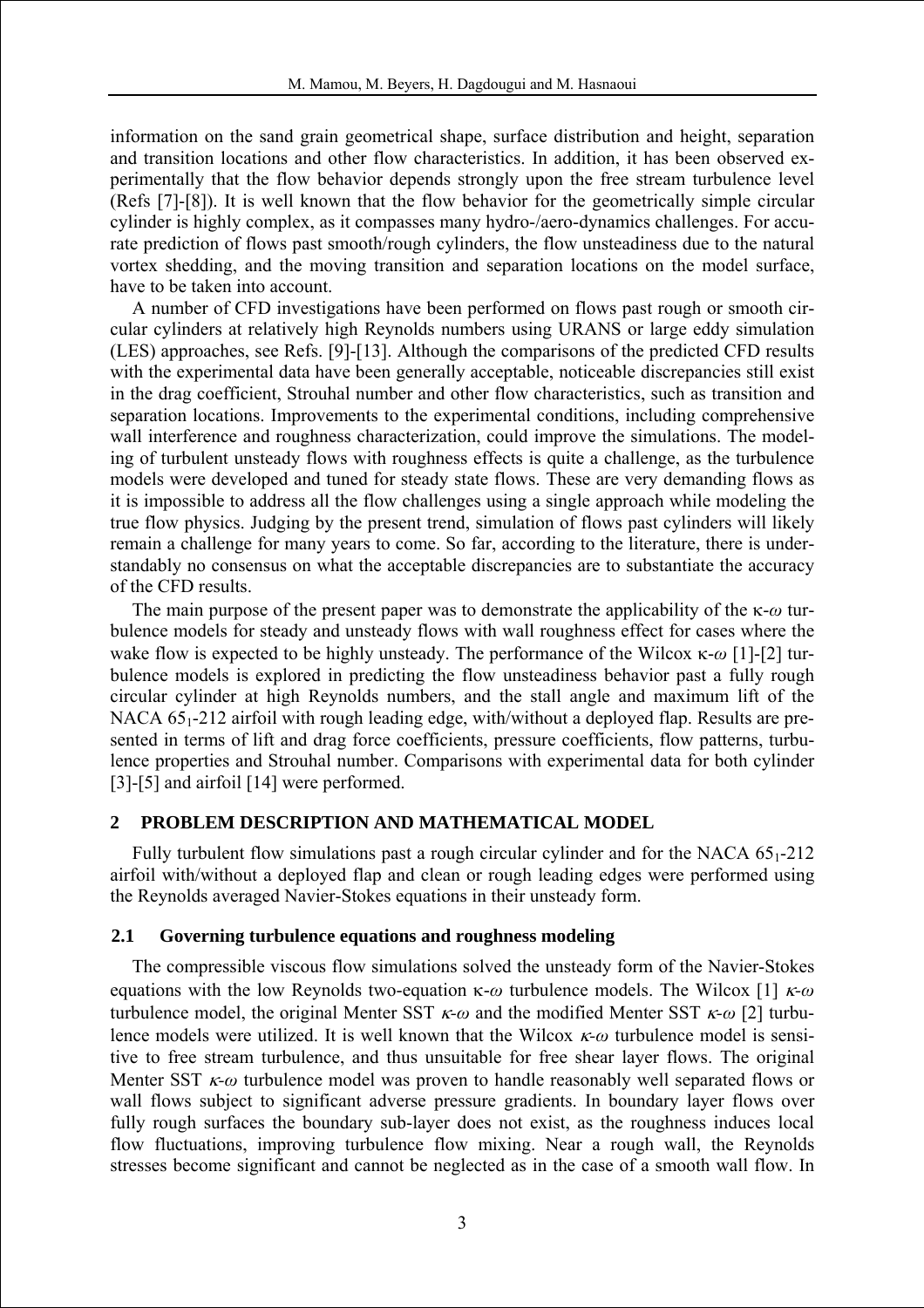Wilcox's [1] roughness modeling, the value of  $\omega$  is readjusted at the wall, which usually tends towards infinity for a smooth wall. For a rough wall, *ω* has a finite value and is prescribed as follows:

$$
\omega_{w} = \frac{u_{\tau}^{2}}{v_{w}} S_{R}
$$
 (1)

where  $\omega_w$  is the value at the wall,  $u_\tau = \sqrt{\tau_w / \rho_w}$  is the friction velocity, and  $v_w$  is the fluid kinematic viscosity. The roughness parameter  $S_R$  is defined as follows:

$$
S_R = \begin{cases} (50/k_s^+)^2 & \text{for} & k_s^+ < 25\\ 100/k_s^+ & \text{for} & k_s^+ \ge 25 \end{cases}
$$
 (2)

where  $k_s^+ = u_\tau k_s / v_w$  and  $k_s$  are the dimensionless and dimensional equivalent sand grain roughness height. In the present paper,  $k_s^+ = 5$  was prescribed over hydraulically smooth surface.

The Wilcox κ-*ω* turbulence model was found to perform well for flow simulation past a rough surface. However, the original Menter SST κ*-ω* turbulence model contains some deficiencies affecting the prediction of flow and turbulence properties over a rough surface. Hellsten and Laine [2] identified and proposed a new version of the Menter SST κ*-ω* turbulence model, called modified Menter SST κ*-ω* in this paper, which is suitable for flow simulation over a rough or smooth surface. Through comparison with experiment, the authors introduced a correction to the turbulent eddy viscosity by defining a new auxiliary function, *F3*, as follows [2]:

$$
\mu_T = \frac{a_1 \rho \kappa}{\max(a_1 \omega; |\Omega| F_2 F_3)}
$$
  
\n
$$
F_3 = 1 - \tanh\left[\left(150 \nu / (\omega d^2)\right)^4\right]
$$
\n(3)

where the function  $F_3$  must be equal to zero near the wall and unity elsewhere. In the present paper, the actual value of the function  $F_3$ , given by the above expressions, and  $F_3=1$  were considered for comparison.

## **3 NUMERICAL SOLUTIONS AND FLOW SOLVER**

#### **3.1 Grid generation and topology**

The ICEM CFD package [15] was used to generate the structured multi-block grids around a circular cylinder and the airfoil with/without a deployed flap. The far field boundary was located at  $50\times L$ , where  $L=D$  (cylinder diameter) or  $L=C$  (airfoil chord length). As unsteady computations are CPU time intensive, parallel computations was carried out by using a large number of grid blocks (up to 22) of equal size. For the cylinder, combined O- and C-type grids were used. The O-grid was embedded within the C-grid as can be seen from Fig. (1a). This type of topology allowed the distribution of a large number of grid points around the cylinder with more clustering near the wall and along its expected wake region. There were 8 blocks around the cylinder, with a grid distribution of  $33 \times 141$  each, and four blocks in the wake region totaling 241 grid points. The normal cylinder wall spacing was  $\Delta r/D=16\times10^{-6}$ . For the airfoil configurations, as displayed in Fig. (1b), a C-type grid topology was used.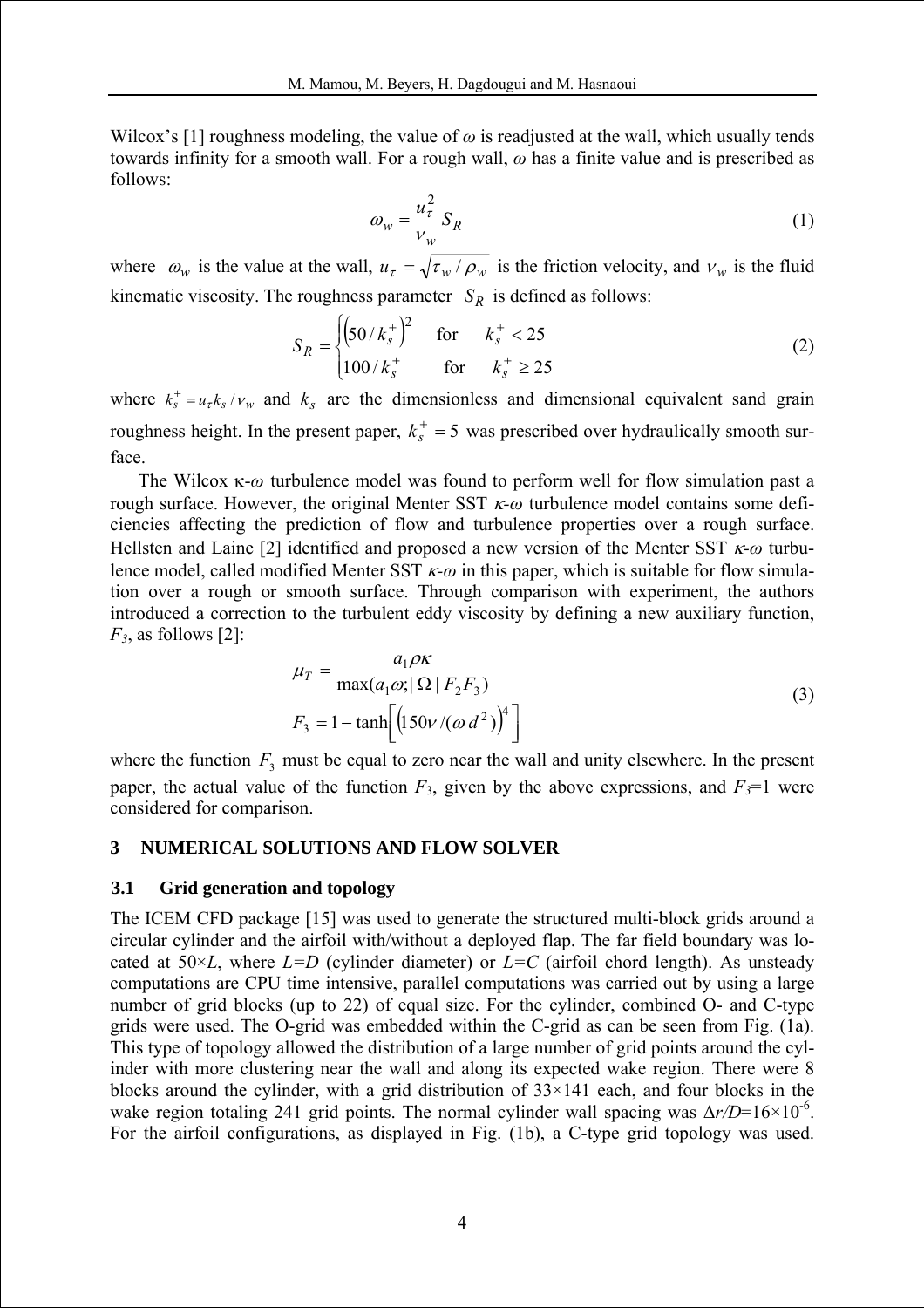There were 510 grid points around the airfoil, 141 points from the wall to the far field and 141 points in the wake region. The normal spacing for this configuration was  $\Delta y/C=(1.25\div 3)\times 10^{-6}$ .



Figure 1: Grid distribution: a) around a circular cylinder, b) around an airfoil.

#### **3.2 Flow solver**

The FLOWer code [16] was used for the flow simulations. This code solves the threedimensional compressible RANS equations in their integral form for the low speed and high speed flow regimes. The turbulence is modeled by either algebraic or transport equation models. The numerical procedures are based on structured meshes, using either cell vertex or cell centered discretization schemes.

#### **3.3 Boundary and flow conditions**

In all flow configurations, uniform flow conditions were prescribed at the far field. Noslip smooth or rough wall conditions were applied on the models' surface. Two dummy cells were allowed at the block interfaces for flow properties exchange. For the cylinder configuration, the wall was entirely rough and characterized by an equivalent roughness height of  $k_s/D$ =450×10<sup>-5</sup> [3]-[5]. Two Reynolds numbers were considered ( $Re_D$ =10<sup>6</sup> and 3×10<sup>6</sup>). The far field turbulence level was set to 0.7% and 0.12% according to the Achenbach [3] and Nakamura and Tomonari [5] experiments, respectively. For the airfoil test case, carborundum grit was applied to the leading edge region, which extended to 8%*C* [14] from the leading edge. The sand roughness height was  $k/C=45.83\times10^{-5}$ . As the equivalent sand roughness height value for this particular configuration was unknown,  $k<sub>s</sub>=k$  was considered in the computations which, for the sparse roughness distribution on the airfoil leading edge, is considered a reasonable assumption. The Reynolds number was  $Re<sub>C</sub> = 6 \times 10^6$ .

#### **3.4 Steady state flow solutions**

For the steady state calculations, a cell-centered discretization was chosen. Jameson's central differencing scheme with explicit artificial dissipation was adopted to discretize the convective terms in the Navier-Stokes equations. A first-order upwind scheme (Roe) was used for solving the turbulence equations. The resulting discretized equations were solved using the explicit Runge-Kutta scheme for the Navier-Stokes equations and the DDADI-scheme for the turbulence equations. For more details about the flow solver and solution techniques, the reader is referred to Ref. [16]. Solution convergence was accelerated by the techniques of local time stepping and implicit residual smoothing. For enhancing the convergence, multi-grid algorithms were considered. A maximum CFL number of 10 was used, which was decreased to 5 when approaching stall conditions.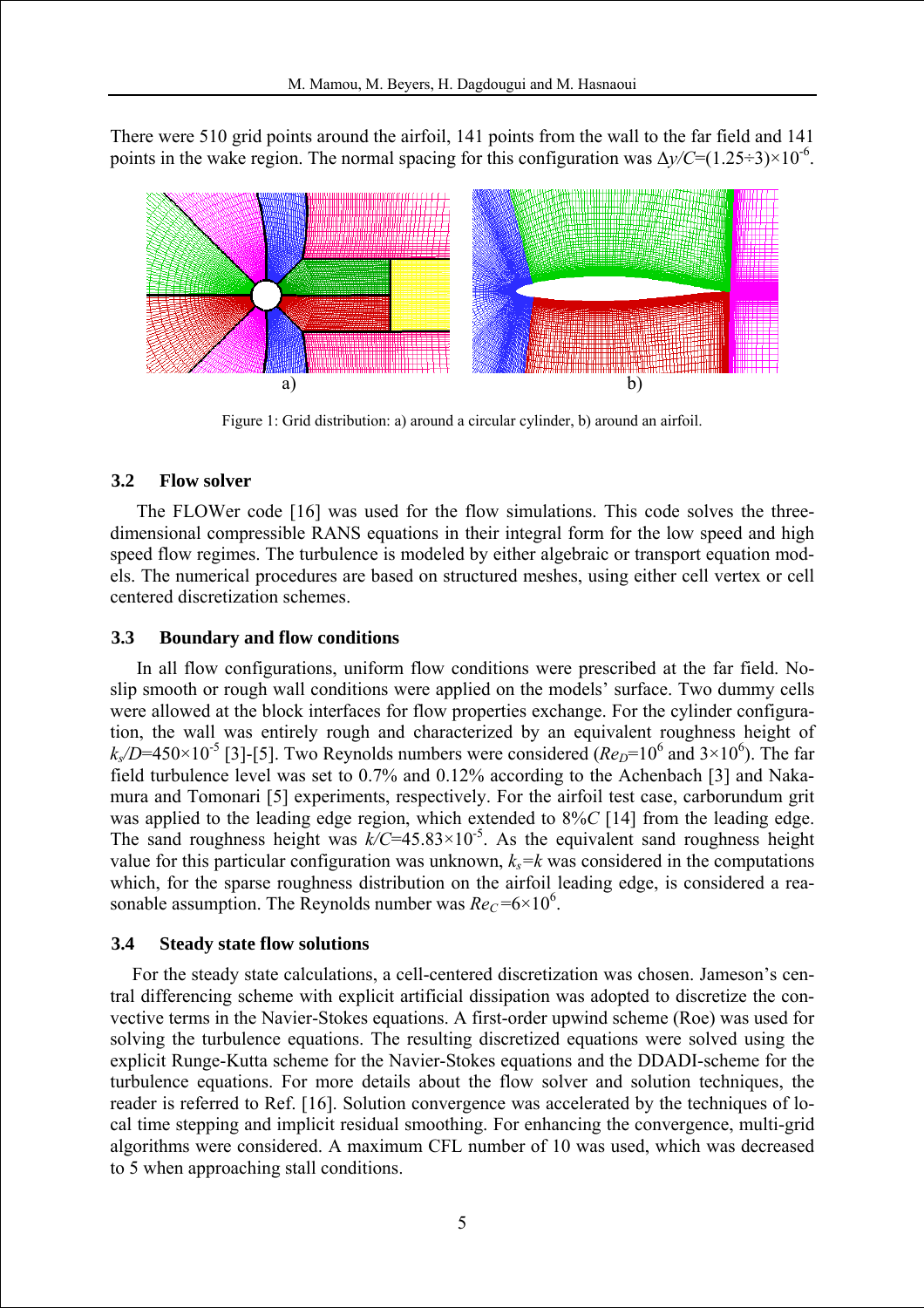## **3.5 Unsteady state flow solutions**

For time-accurate simulations, a fully implicit scheme was adopted. As implemented in the FLOWer code [16], the slightly modified Runge-Kutta algorithm, including all available acceleration techniques similar to a steady-state computation, was considered. This algorithm (called the dual time-stepping method) was characterized by inner or pseudo-time iterations within each physical time step. To compute unsteady flows past a cylinder or an airfoil configuration, a steady-state solution was first computed. This allowed the damping of all transient flow perturbations that could survive after using a uniform flow as initial condition. It was observed that acoustic waves were contaminating the flow region, and were taking a long time to dissipate. As the flow past a cylinder at high Reynolds number is fundamentally unsteady, the steady state computations could not converge within an acceptable residual magnitude drop, even though the drag coefficient was hovering around the mean value. The steady state solution was then fed into the solver as initial conditions, and the unsteady flow simulation was initiated. The computations were second-order accurate in time, which required two previous successive time levels to carry the computations to the new time level. However, when starting from a steady-state solution or from a solution obtained with different time step size, a first-order temporal scheme was used for the first time step. The dimensionless time step was chosen to be 0.0025-0.1, with inner iterations varying from 10 to 80 according to the prescribed convergence tolerance (5×10<sup>-5</sup>, as a maximum residual) within each time step. In the FLOWer code, time was scaled according to  $\tilde{t} = t(L/L_g)/\sqrt{RT_\infty}$ , where *L* is the physiccal model length,  $L_g$  is the model length in the grid unit, *R* is the gas constant,  $T_\infty$  is the free stream temperature, and  $\tilde{t}$  is the dimensional time.

## **4 RESULTS AND DISCUSSION**

Two-dimensional numerical flow solutions are presented in terms of flow patterns and aerodynamic force coefficients. The configurations considered are a fully-rough circular cylinder in subsonic flow ( $M_{\infty}$ =0.07) and the NACA 65<sub>1</sub>-212 airfoil with/without a deployed flap and with smooth/rough leading edge, at a free stream Mach number of  $M_{\infty}$ =0.14.

## **4.1 Flow past rough circular cylinder**

To compare with the existing experimental data available in the literature, the predicted CFD results are presented for a high Reynolds number in the transcritical regime, where the boundary layer flow is dominated by turbulence. Starting with a steady-state solution, the flow evolved to the unsteady state where periodic flow oscillations were observed and vortex shedding occurred, as can be seen from the instantaneous vorticity magnitude contours in Fig. (2). The time histories of the drag and lift coefficients are displayed in Fig. (3) for  $Re_D=10^6$ . Two time series runs were executed. The first run was performed with a time step of  $\Delta t = 0.1$ , followed by the second one with  $\Delta t = 0.01$  and then by a third run with  $\Delta t = 0.0025$ . The mean values of the drag and lift coefficients, the magnitudes of fluctuations, and the Strouhal number are given in Table 1 with comparison to experimental data reported in Ref. [5]. It was observed that the Wilcox κ*-ω* turbulence model underestimated the mean drag coefficient slightly and that the modified Menter SST κ*-ω* model overpredicted the mean value somewhat. This showed that the extent of the separation region is much larger for the case of the SST κ*-ω* model. As for the Strouhal number, it was the modified SST κ*-ω* model that gave the value closest to the experimental data. It is worth mentioning that the discrepancy of the original SST κ*-ω* predicted results relative to the experimental data was reasonable, albeit the largest. A snapshot of the flow streamlines obtained with the modified Menter SST κ*-ω* turbu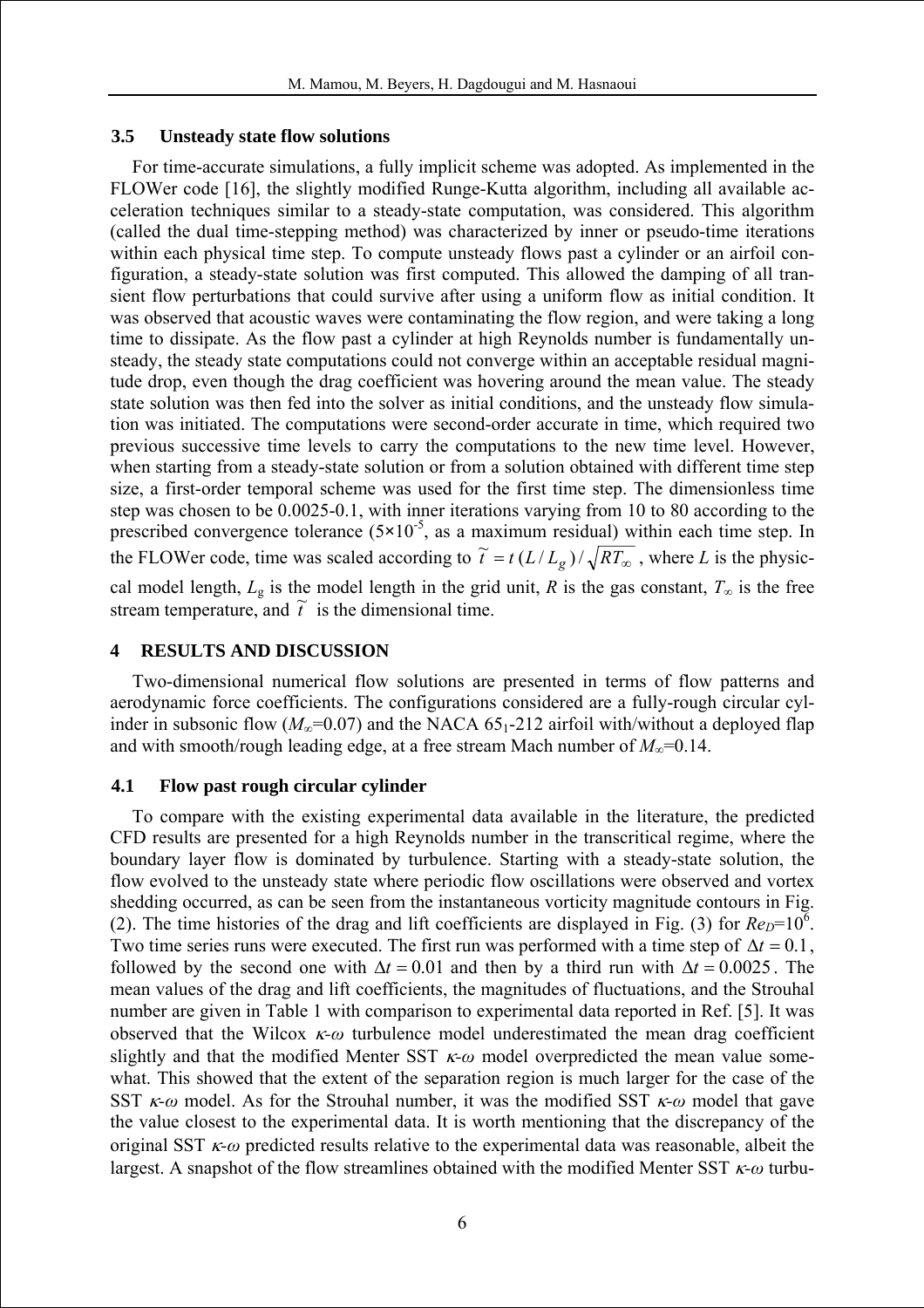lence model is displayed in Fig. (4). At that time instant, a fully formed vortex on the upper back side of the cylinder is observed.



Figure 2: Snapshot of the flow vorticity contours around the rough circular cylinder and in the wake, using the modified Menter SST  $\kappa$ -*ω* turbulence model, for  $M_{\infty}$ =0.07,  $k_s$  /D=450×10<sup>-5</sup> and  $Re_D = 10^6$ .



Figure 3: Time-history of the predicted drag  $(C_D)$  and lift  $(C_L)$  coefficients for a rough circular cylinder, obtained with the modified Menter SST  $\kappa$ -*ω* turbulence model, for  $M_{\infty}$ =0.07,  $k_s$  /D=450×10<sup>-5</sup> and  $Re_D = 10^6$ .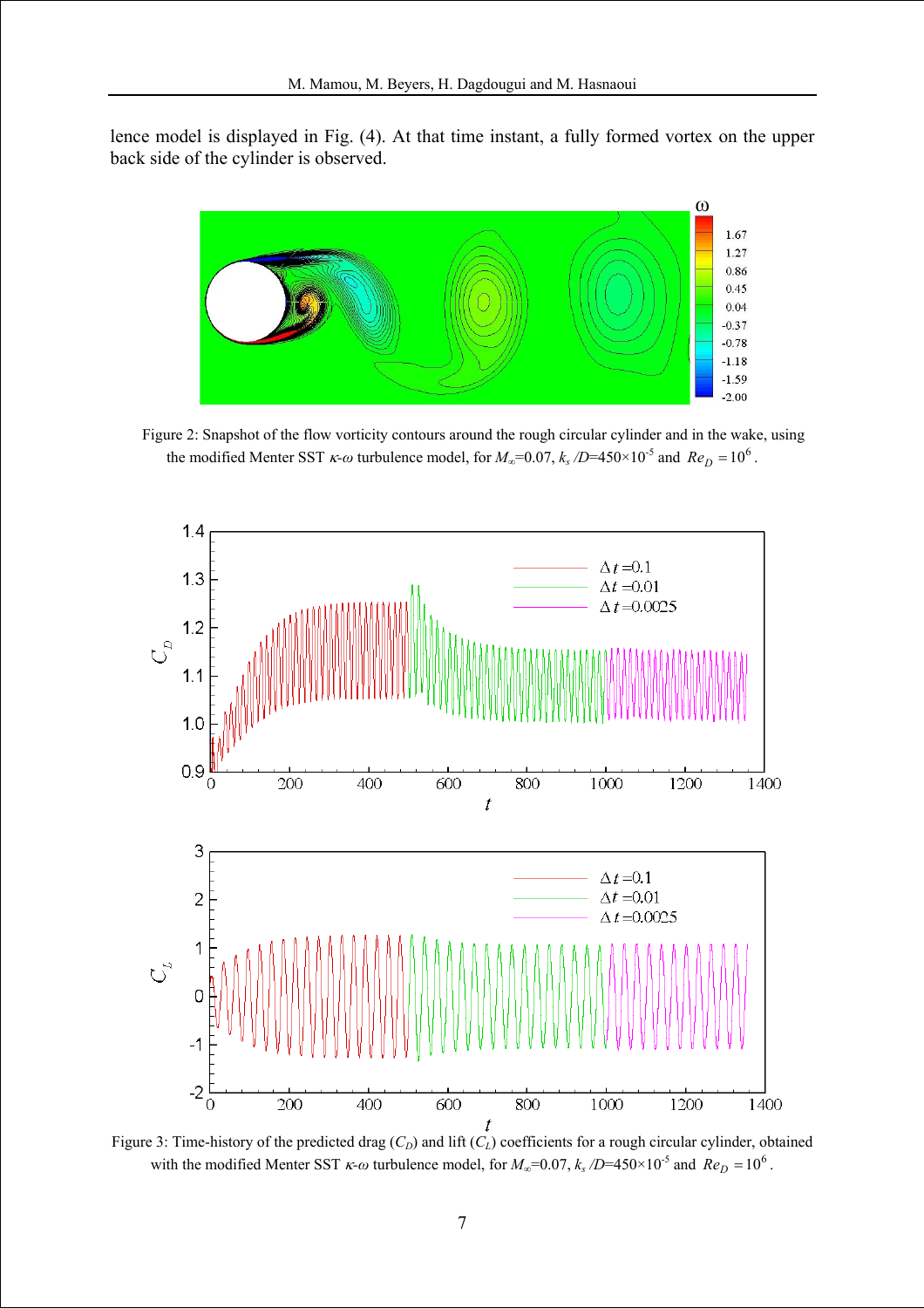Grid sensitivity and time step size effect studies are reported in Tables 2 and 3, respectively. The numerical solutions were computed on the refined grid described in Section 3.1. A coarse grid solution was obtained by halving the number of grid points in both directions in each block. The wall normal spacing was roughly doubled. For the dense grid, the refined grid was obtained by doubling the number in both directions while keeping the same normal wall distance. According to the converged predicted results, it seems that the mean drag coefficient was approaching the experimental value. However, the Strouhal number experienced the opposite trend for the grid size effect. According to the mean drag coefficient, it can be seen that the difference in the results predicted by the refined and dense grid are close to each other. The refined grid was thus qualified to be adequate for accurate flow computations. For the time-step size effect, as displayed in Table 3 for  $\Delta t = 0.1$ , 0.01 and 0.0025, there was no significant change in the mean drag coefficient, the fluctuation amplitudes or the Strouhal number values. Thus  $\Delta t = 0.01$  was adequate to capture the flow unsteadiness. The predicted CFD solutions with the three grids (coarse, refined and dense), as shown in Fig. (5), gave a reasonable distribution of  $y^+$  < 1.4 for the turbulence models considered in the present study.



Figure 4: Snapshot of the flow streamlines and pressure distribution around the rough circular cylinder, obtained using the modified Menter SST  $\kappa$ -*ω* turbulence model, for  $M_{\infty}$ =0.07,  $k_s$  /D=450×10<sup>-5</sup> and  $Re_D = 10^6$ .

|             | Wilcox $\kappa$ - $\omega$ | Original SST $\kappa$ - $\omega$ , $F_3$ =1 | Modified SST $\kappa$ - $\omega$ | Exp. $[5]$ |
|-------------|----------------------------|---------------------------------------------|----------------------------------|------------|
| $C_{Dm}$    | 0.9327                     | 0.9866                                      | 1.0805                           | 1.0420     |
| rms $(C_D)$ | 0.0570                     | 0 0 6 1 1                                   | 0.0529                           |            |
| rms $(C_L)$ | 0.7384                     | 0.7660                                      | 0.7538                           |            |
|             | 0.2492                     | 0.26378                                     | 0 2387                           | 0.2110     |

Table 1: Comparison of the CFD predicted results with the experimental data for flows past a rough circular cylinder, obtained with the Wilcox κ*-ω* and original and modified Menter SST κ*-ω* turbulence models, for *M*∞=0.07,  $k_s$  /D=450×10<sup>-5</sup> and  $Re_D = 10^6$ .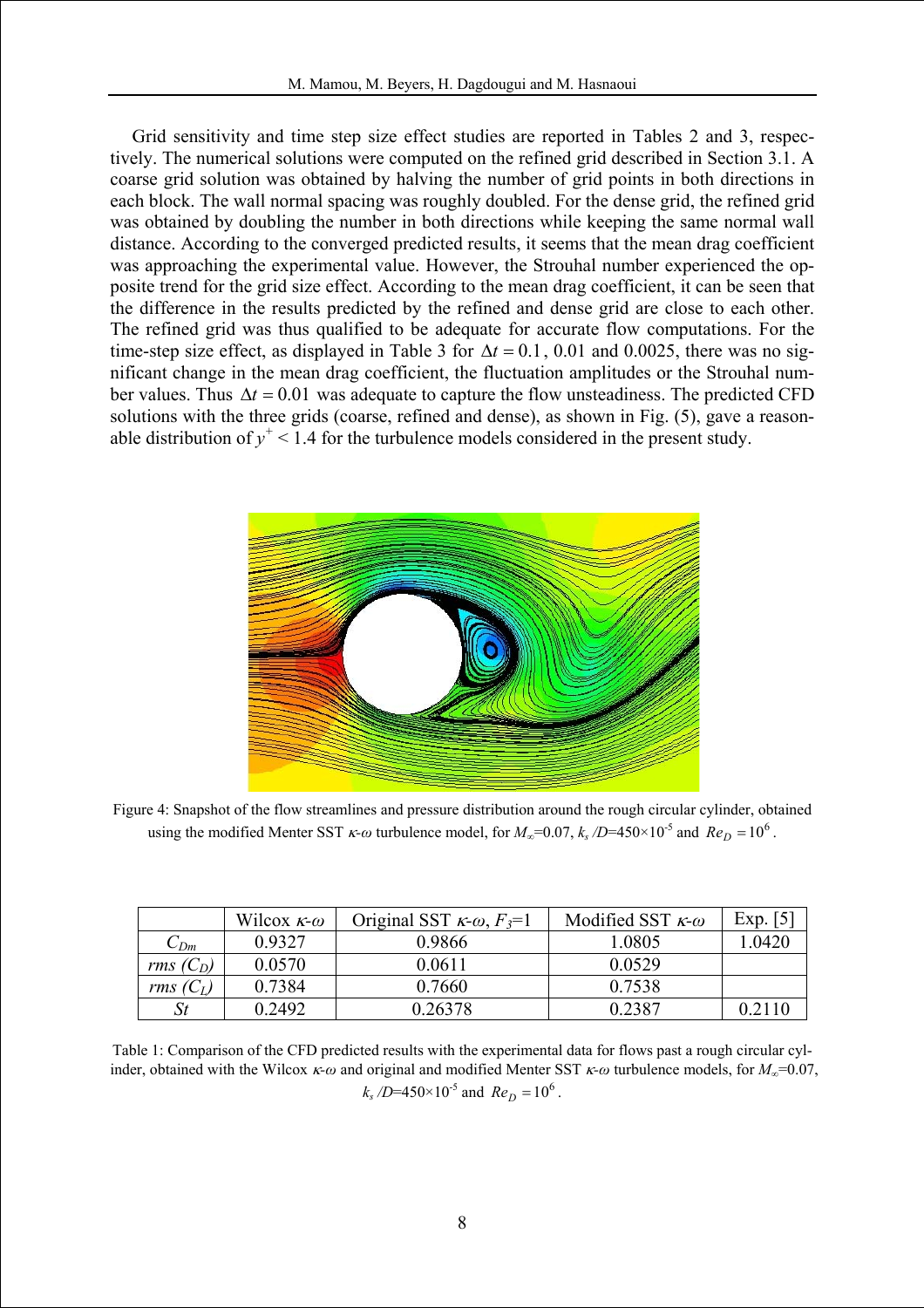

Figure 5: Time averaged  $y^+$  profile around the rough circular cylinder for coarse and refined grids at  $Re_D = 1 \times 10^6$  and  $3 \times 10^6$ , using the modified Menter SST  $\kappa$ - $\omega$  turbulence model.

|             | Coarse grid | Refined grid | Dense grid | Exp. $\lceil 5 \rceil$ |
|-------------|-------------|--------------|------------|------------------------|
| $C_{Dm}$    | 1.2172      | 1.0805       | 1.0599     | 1.0420                 |
| rms $(C_D)$ | 0.0601      | 0.0529       | 0.0576     |                        |
| rms $(C_L)$ | 1.0065      | 0.7538       | 0.7442     |                        |
|             | 0 2 2 1 0   | 0.2387       | 0.2443     | 0.2110                 |

Table 2: Grid sensitivity on the CFD predicted solutions for flows past a rough circular cylinder, obtained with the modified Menter  $\kappa$ -*ω* turbulence model, for  $M_{\infty}$ =0.07,  $k_s$  /D=450×10<sup>-5</sup> and  $Re_D = 10^6$ .

| $\Lambda t$ | 01     | 0.01   | 0.0025 | Exp. $\lceil 5 \rceil$ |
|-------------|--------|--------|--------|------------------------|
| $C_{Dm}$    | 1.1609 | 1.0805 | 1.0811 | 1.0420                 |
| rms $(C_D)$ | 0.0710 | 0.0529 | 0.0504 |                        |
| rms $(C_L)$ | 0.9070 | 0.7538 | 0.7710 |                        |
| St          | 0.2556 | 0.2387 | 0.2369 | 0.2110                 |

Table 3: Effect of time step size on the CFD predicted results for flows past a rough circular cylinder, obtained with the modified Menter  $\kappa$ -*ω* turbulence model, for  $M_{\infty}$ =0.07,  $k_s$  /D=450×10<sup>-5</sup> and  $Re_D = 10^6$ .

To compare with the experimental data of Achenbach [3], a test case at  $Re_D$ =  $3\times10^6$  was considered. For this particular value, the predicted results are displayed in Table 4 and compared to the corrected  $(C_{Dm})$  and the uncorrected  $(C_{Dmu})$  experimental data [4]. Both turbulence models predicted the drag fairly well. The time-averaged pressure coefficients are displayed in Fig. (6), where they are compared only to the available uncorrected experimental data for wind tunnel blockage. The trend is reasonably well predicted. The experimental separation location, obtained at zero mean skin friction, is within the range of the predicted results as displayed in Fig. (7). The CFD results showed that the separation location was moving periodically back and forth on the upper and lower surfaces of the cylinder. In terms of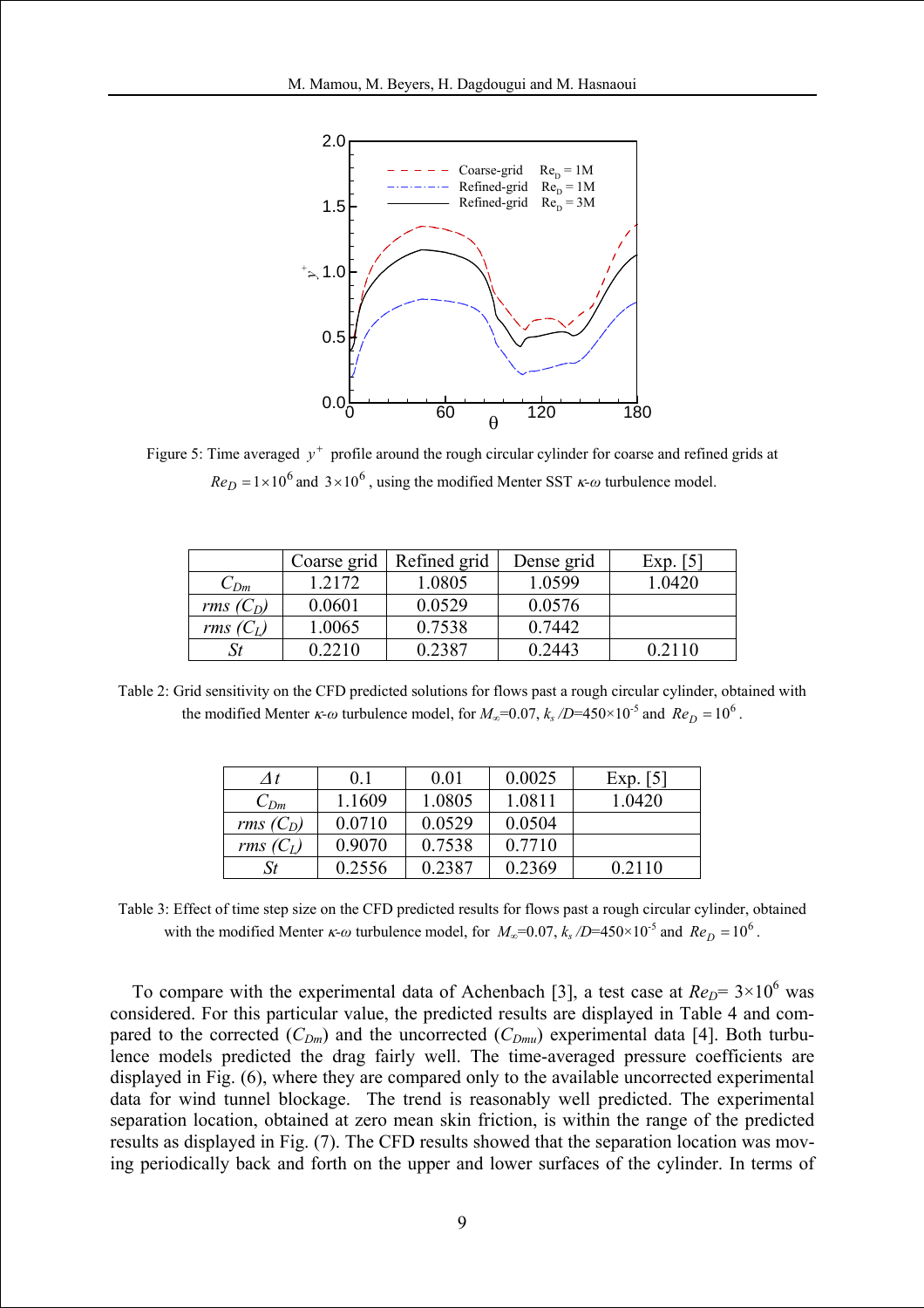turbulence model performance, the mean separation angle value, which is close to experiment, showed that the modified SST κ*-ω* turbulence model handled the unsteady flow separation well. As can be seen from Figs (4) and (6), the generated vortices created a small suction region on the back of the cylinder where the pressure dropped below the cylinder mean base pressure.

|             | Wilcox $\kappa$ - $\omega$ | Modified SST $\kappa$ - $\omega$ | Exp. $\lceil 3 \rceil$        |
|-------------|----------------------------|----------------------------------|-------------------------------|
| $C_{Dm}$    | 0.9386                     | .0555                            | $C_{Dmu}=1.200, C_{Dm}=0.994$ |
| rms $(C_D)$ | 0.0577                     | 0.0531                           |                               |
| rms(        | 0.6607                     | 0.6786                           |                               |
|             | 0.2488                     | 0.2365                           |                               |

Table 4: Comparison of the CFD predicted results with the experimental data for flows past a rough circular cylinder, obtained with the Wilcox κ*-ω* and modified Menter SST κ*-ω* turbulence models, for *M*∞=0.07,

> 2 CFD-Wilcox CFD-SST 1  $\circ$ Exp-Uncorrected [3] 0 *pm C* -1 -2 -3 0 60 120 180 θ

 $k_s$  /D=450×10<sup>-5</sup> and  $Re_D = 3 \times 10^6$ .

Figure 6: CFD time-averaged pressure coefficient profile on the rough circular cylinder at  $Re_D = 3 \times 10^6$ , obtained with the Wilcox κ*-ω* and modified Menter SST κ*-ω* turbulence models, compared to the uncorrected measured data [3], for  $M_{\infty}$ =0.07,  $k_s$  /D=450×10<sup>-5</sup> and  $Re_D = 3 \times 10^6$ .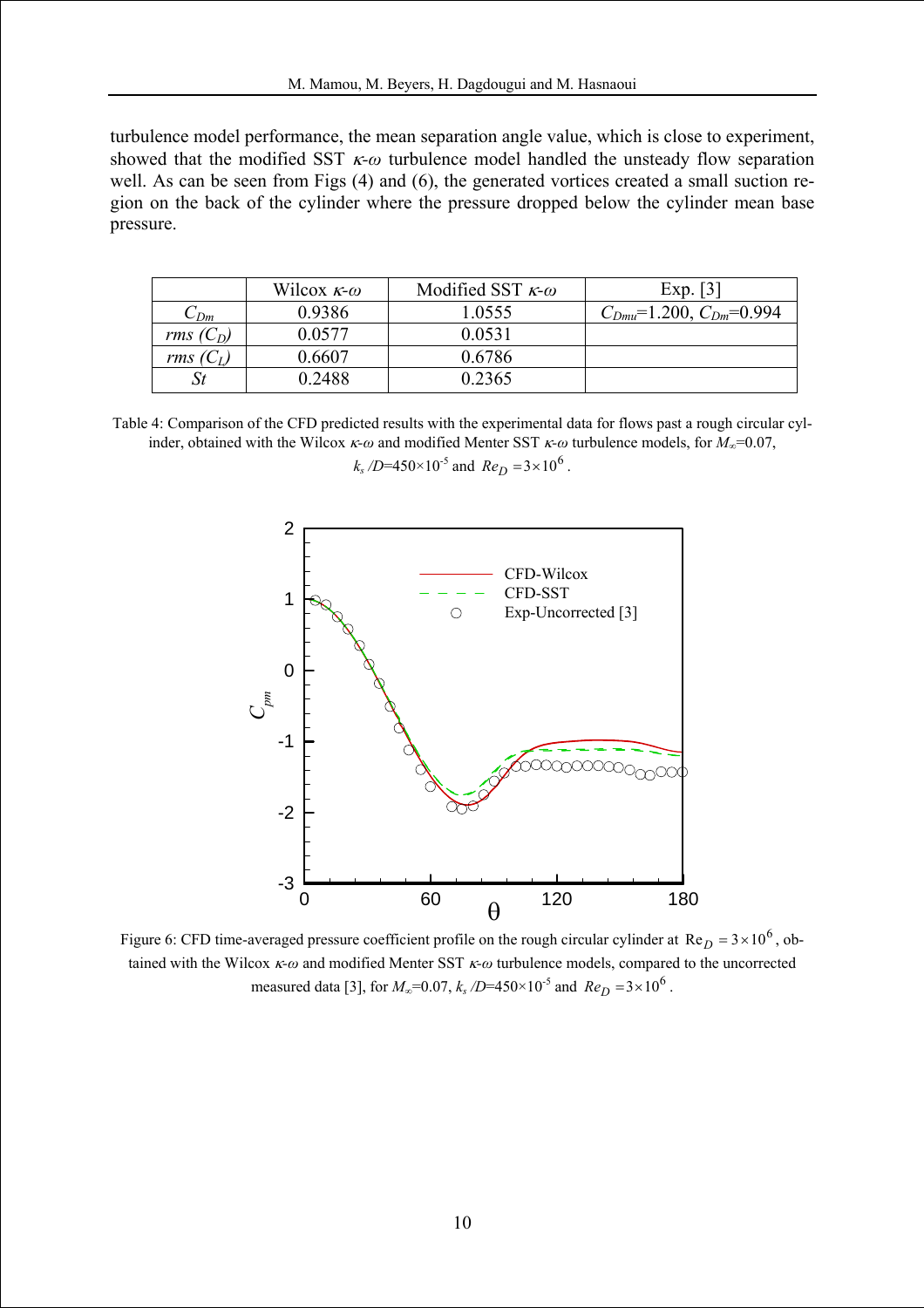

Figure 7: Separation angle over two periods of time, obtained with the Wilcox κ*-ω* and modified Menter SST κ*ω* turbulence models, compared to the experimental data [3], for  $M_{\infty}$ =0.07,  $k_s$  /D=450×10<sup>-5</sup> and  $Re_D$  =3×10<sup>6</sup>.

Using two-layer turbulence modeling, with a κ*-ω* turbulence model near the cylinder region and a κ*-ε* turbulence model far away from the cylinder, Pontaza et al. [10] performed flow simulations around a smooth and a rough cylinder  $Re<sub>D</sub> = 10<sup>6</sup>$ . The authors predicted periodic oscillatory flows. The computed mean drag for both cases was overestimated when compared to the experimental data reported by Achenbach [3]. As noted in Ref. [12], it was not evident that LES simulation had improved the CFD predictions appreciably. The CFD results were fairly well predicted by comparing with the experimental results. However, the causes of existing discrepancies were not identified. Even grid refinement did not help to improve the accuracy of the CFD results. As in the present investigation, the grid refinement resulted in a slight divergence of the predicted Strouhal number from the experimental data. Investigation of the use of turbulence models for flows simulation past a smooth cylinder in crossflow was discussed in Ref. [17]. The authors used the κ*-ω* turbulence models and noticed that significant discrepancies remained between the predicted results and the experimental data. To improve the comparisons, the authors suggested improving the eddy-viscosity modeling. The experimental data reported in the past need to be reconsidered, using the appropriate wind tunnel blockage corrections, such as that proposed in Ref. [6]. This may reduce the discrepancies between CFD predictions and measured data.  $k_s$  / D = 250  $\times$  10<sup>-5</sup>

### **4.2 Flow past airfoil near stall**

 The numerical solutions were based on RANS and URANS calculations. Comparisons with experimental airfoil data [14] were performed and results were presented in terms of the force coefficients, pressure coefficients and flow patterns for a simple NACA  $65<sub>1</sub>$ -212 airfoil and for the airfoil with a split flap deployed at  $60^{\circ}$  with respect to the chord line. The viscous grid distribution is displayed in Fig. (1b) for the simple airfoil, and in Fig. (8), for the airfoil with deployed flap. A maximum value of  $y^+$  of about 1.2 or less was obtained at the first grid point from the wall. At the airfoil maximum lift,  $y^+$  was increased to 1.4 near the suction peak. The dimensionless time step was chosen to be 0.001–0.01, with inner iterations varying from 10 to 80, according to the prescribed convergence tolerance within each time step (i.e.  $5 \times 10^{-5}$ ).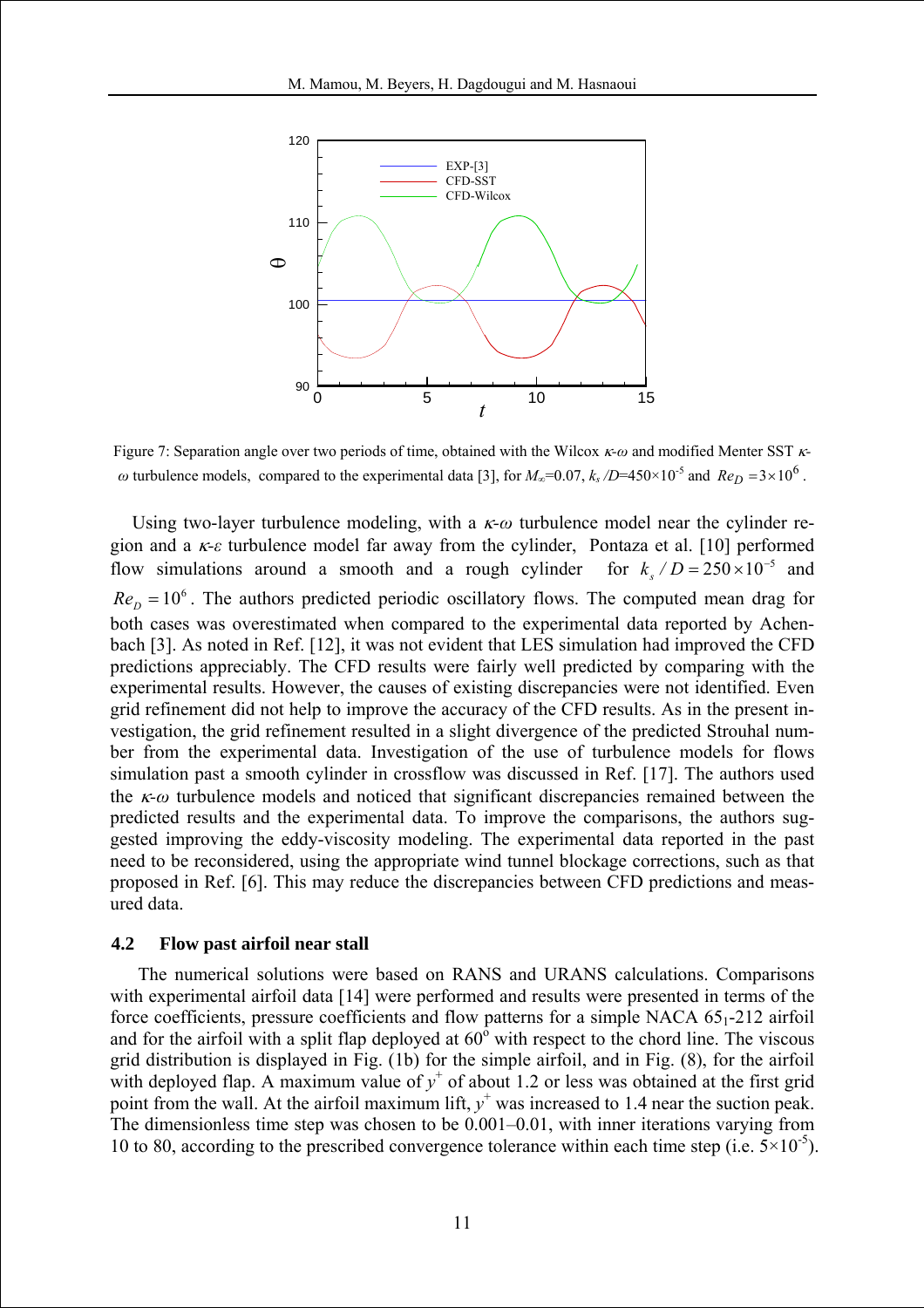Figure (9) displays the convergence history of the airfoil lift coefficient and the density residual variation as a function of the iteration number. The flow solution was obtained for a rough leading edge at an angle of attack of 11<sup>°</sup>, where trailing edge stall occurred. The CFL number used for this simulation was 5. As expected, when approaching stall, the convergence becomes difficult and the residual drop decreases. For this particular angle of attack, the residual dropped by about 4 orders of magnitude to reach a constant lift coefficient, as can be seen from Fig. (9). Owing to flow separation, which is difficult to predict with turbulence modeling, the residual was seen to oscillate and hover around a constant value. The trailing edge separation region is quite visible in Figure (10), which displays the Mach number distribution and streamlines around the airfoil at the same angle of attack  $(\alpha=11^{\circ})$ .



Figure 8: Grid distribution around the airfoil with deployed flap.



Figure 9: Lift coefficient and density residual history for the airfoil with rough leading edge, for  $\alpha=11^{\circ}$ , *M*<sub>∞</sub>=0.14, *k<sub>s</sub>* /*D*=45.83×10<sup>-5</sup> and  $Re_C = 6 \times 10^6$  (steady state solution).

Figure (11) shows the airfoil lift coefficient variation with angle of attack for clean and rough leading edges, demonstrating that trailing edge stall occurred at lower angles of attack for the rough case, reducing the maximum lift coefficient. Overall good agreement was ob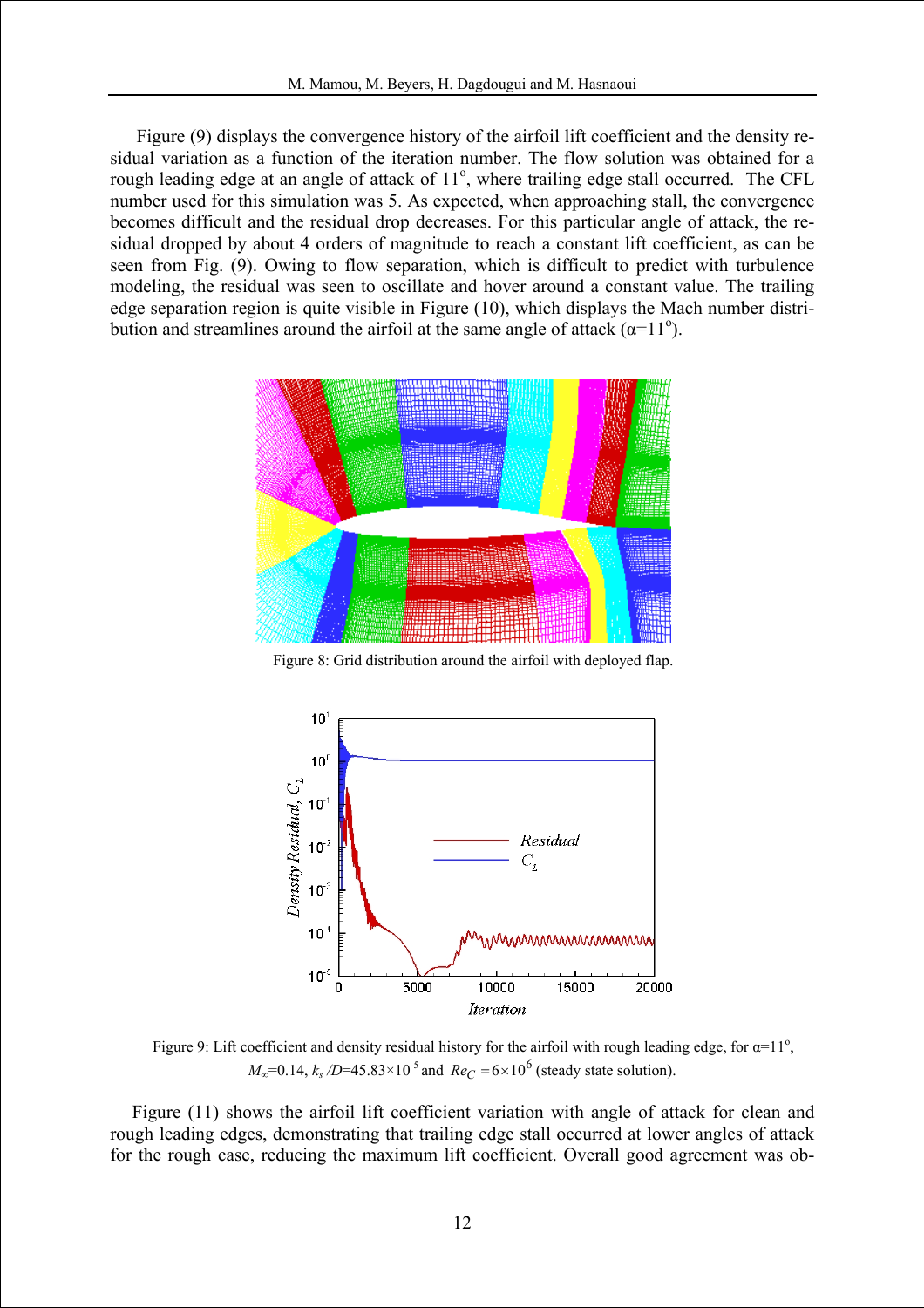served between the simulations and the experimental data [14] for smooth or rough leading edges, for both turbulence models considered in the present study. Comparing the predictions obtained using the two turbulence models, it appears that the modified Menter SST κ*-ω* turbulence model predictions for the lift coefficient were slightly below the Wilcox ones (Figure 11). However, the results from both models agreed well with the experimental data. A similar trend was reported in Ref. [2] for another type of airfoil. It should be noted that exact agreement was not expected as 3D flow effects were unavoidable in the experiment near stall conditions. It is clear that the original version of the Menter SST  $\kappa$ -*ω* turbulence model (*F*<sub>3</sub>=1) over-estimated the maximum lift coefficient and the corresponding stall angle. Thus, for roughness modeling, it is recommended that the modified version of the SST κ*-ω* turbulence model developed in Ref. [2] be considered.



Figure 10: Mach number distribution around the airfoil with rough leading edge,  $\alpha=11^\circ$ , for  $M_\infty=0.14$ ,  $k_s/D$ =45.83×10<sup>-5</sup> and  $Re_C = 6 \times 10^6$  (steady state solution).



Figure 11: Lift coefficient versus angle of attack for the airfoil with clean and rough leading edges, for *M*∞=0.14,  $k_s$  /D=45.83×10<sup>-5</sup> and Re<sub>C</sub> = 6×10<sup>6</sup> (steady state solution).

The Mach number distribution and streamlines for the airfoil with a deployed flap are presented in Fig. (12). The lift coefficient versus angle of attack is illustrated in Fig. (13), using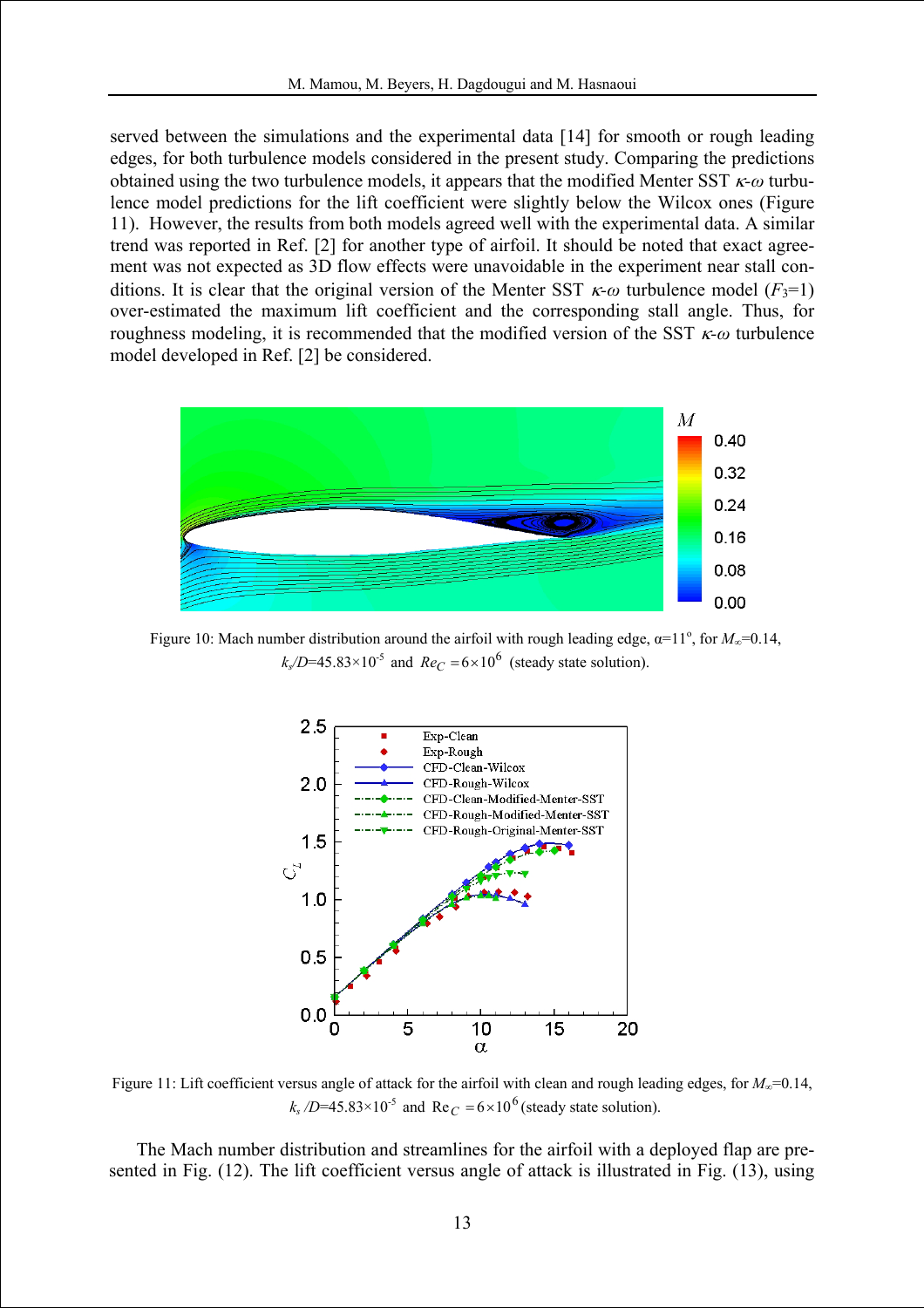the modified Menter SST κ*-ω* turbulence model. Owing to the presence of the flap, the flow was massively separated near the trailing edge region (Fig. 12), with a large recirculation zone. For this flow configuration, the flow solver convergence was difficult, as the flow was expected to be highly unsteady. The maximum lift was underestimated, which could have been caused by early flow separation on the upper surface of the airfoil trailing edge triggered by the huge recirculation zone, where turbulence modeling would be meaningless. The unsteady computations, illustrated by the Mach number contours in Fig. (14), show that vortices are periodically shed from the airfoil and flap trailing edge, leading to a complex flow structure behind the airfoil. With second-order accuracy in time and space, the vortices generated may not be well resolved owing to numerical dissipation, which smears the vortex, lowering its intensity and enlarging its size. This obviously had an adverse effect on the stall behavior near the airfoil trailing edge. The unsteady computations showed flow patterns in the airfoil wake different from their steady state counterparts. While in the steady case the wake was characterized by a large recirculation zone, in the unsteady case, a series of shed vortices was observed.



Figure 12: Mach number distribution and streamlines around clean leading edge airfoil with deployed flap, at  $\alpha$ =9.5°, obtained with the modified Menter SST  $\kappa$ -*ω* turbulence model, for  $M_{\infty}$ =0.14,  $k_s/D$ =45.83×10<sup>-5</sup> and  $\text{Re}_C = 6 \times 10^6$  (steady state solution).



Figure 13: Lift coefficient versus the angle of attack for clean leading edge airfoil with deployed flap, obtained with the modified Menter SST  $\kappa$ -*ω* turbulence model, for  $M_{\infty}$ =0.14,  $k_s/D$ =45.83×10<sup>-5</sup> and  $Re_C = 6 \times 10^6$ (steady solution).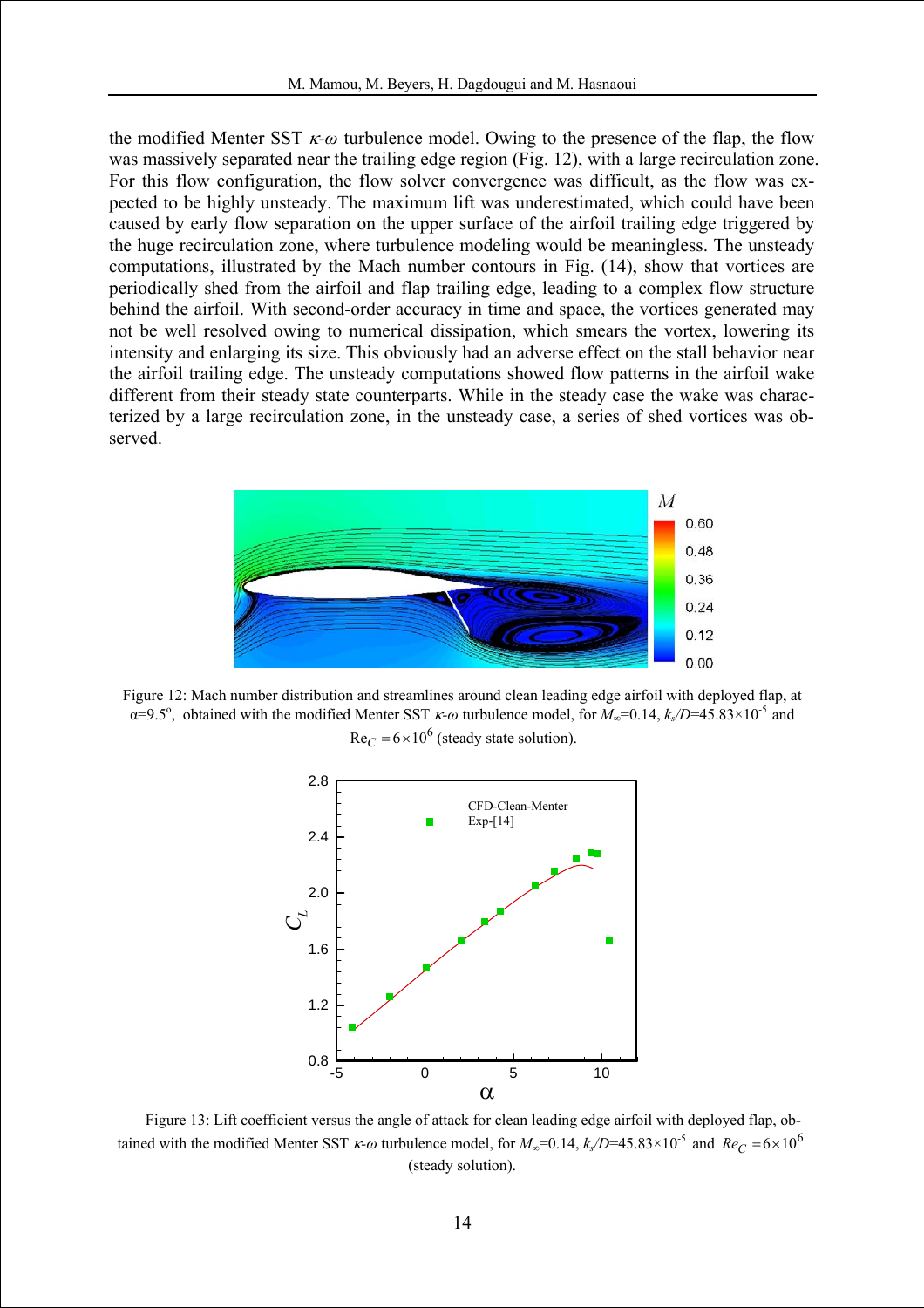

Figure 14: Snapshot of the unsteady flow past the clean leading edge airfoil with deployed flap, at  $\alpha=4^{\circ}$ , obtained with the modified Menter SST  $\kappa$ -*ω* turbulence model, for  $M_{\infty}$ =0.14,  $k/D$ =45.83×10<sup>-5</sup> and  $Re_C = 6 \times 10^6$ .

# **5 CONCLUSIONS**

- The Wilcox *k-ω* and the modified Menter SST *k-ω* turbulence models, both modified to include physical roughness effects, were validated against experimental data. The computed drag and the Strouhal number for a rough circular cylinder showed reasonably good agreement with the experimental data. Satisfactory agreement with experiment was obtained for an airfoil, showing the premature stall and loss of maximum lift coefficient induced by leading-edge roughness.
- The flow past a rough circular cylinder is a great challenge as it involves phenomena including steady/unsteady laminar flows, transitional flows, turbulent flows, massively separated flows, vortex shedding, and moving transition and separation locations. Using CFD simulation through turbulence and roughness modeling for such complex flows may lead to inaccurate flow physics predictions.
- For the cases of the clean or rough airfoil, as well as for the rough cylinder, good results can be obtained from an unsteady RANS flow solver incorporating a suitable roughness module.
- From an engineering point of view and according to the present CFD predicted results, the Navier-Stokes equations with the Wilcox κ*-ω* and the modified Menter SST κ*-ω* turbulence models can give fairly good results for bluff body flow simulations and for airfoils stall prediction.

## **ACKNOWLEDGEMENTS**

The authors would like to thanks Dr. Jochen Raddatz and Dr. Thorsten Schwarz from DLR-Institut für Aerodynamik und Strömungstechnik for their support in running and developing the DLR FLOWer code for roughness modeling. This project is supported internally by the Aerodynamics Laboratory and the Flight Research Laboratory within IAR/NRC.

## **REFERENCES**

[1] D.C. Wilcox. *Turbulence Modeling for CFD*, DCW Industries Inc., 2nd Edition, 1998.